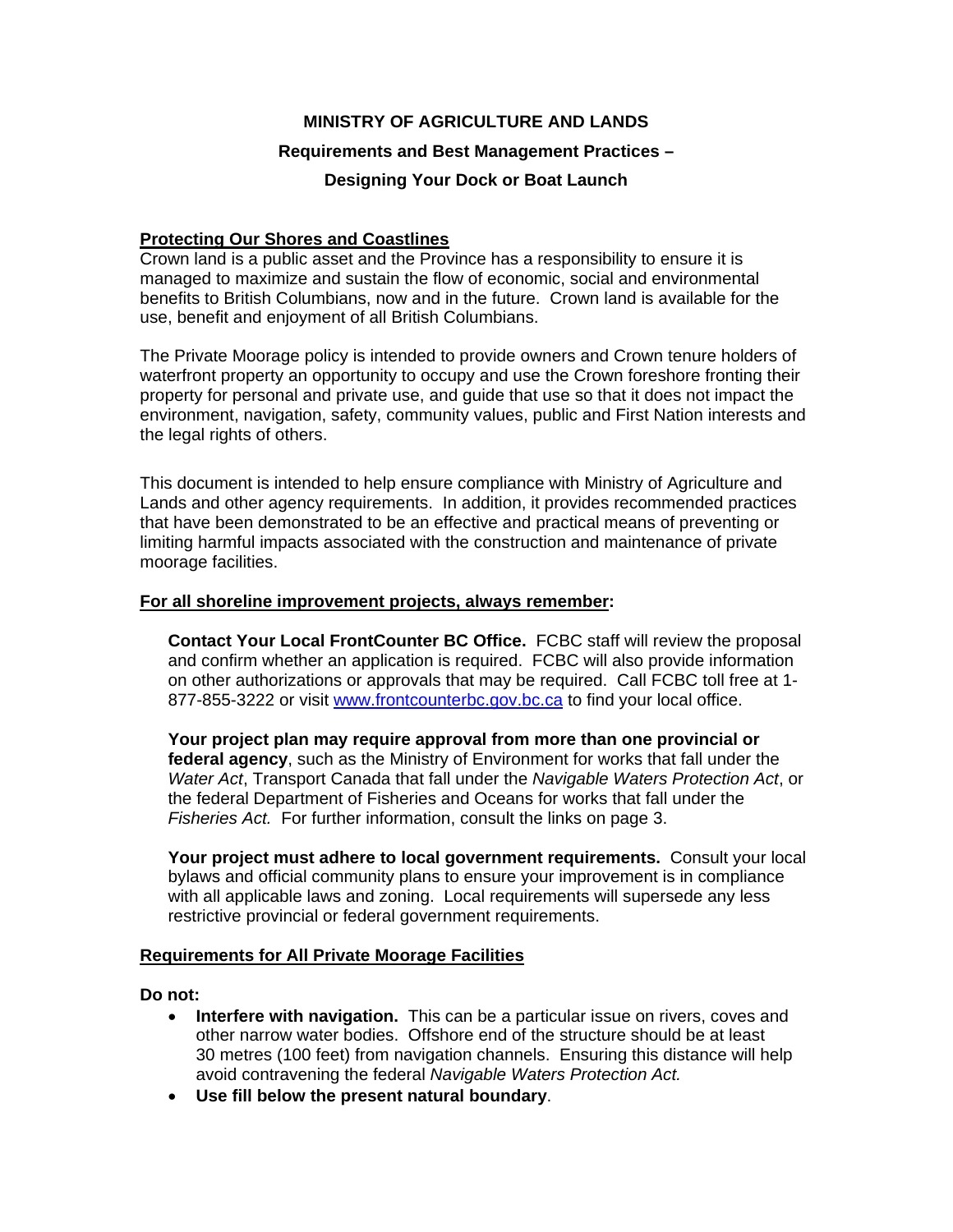- **Dredge on the foreshore.**
- **Use roofed or covered structures** on or adjacent to the dock unless permitted by local bylaw.
- **Use crib foundations or solid core structures made of cement or steel sheeting.** These types of dock structures block the free flow of water and can cause erosion and impact habitat.
- **Unduly impede public access along foreshore.** Between high water and low water mark, structures cannot block public access along a beach or foreshore area, unless reasonable alternative means of passage are available to enable going around or across the structure (e.g. stairs over a dock).
- **Use structures for non-moorage purposes**. Non-moorage uses are prohibited. These uses include beach houses, storage sheds, patios, sun decks, retaining walls and hot tubs, which should only be placed on private land. In exceptional circumstances some non-moorage uses may be considered for tenure under the Residential policy; these will be considered on a case by case basis only.

### **Do:**

- **Construct only one private moorage facility per property.**
- **Ensure that all structures (i.e. dock, boat launch, boat lifts) are five meters from the side property line (six meters if adjacent to a dedicated public beach access or park), and at least 10 meters from any existing dock or structure.** This is a federal requirement under Transport Canada's *Navigable Waters Protection Act*. All docks should be oriented at right angles to the general trend of the shoreline.
- **Ensure dock structures are not grounded at low water/low tide.** All docks must be on pilings/suspended or floating at all times.
- **Work in the water outside of spawning and nursery periods.** Consult local work timing windows, available through the Ministry of Environment: http://www.env.gov.bc.ca/esd/esd\_reg\_ops.html
- **Work away from the water.** To avoid water contamination in the construction of your dock, conduct as many construction activities as is practicable, well back from the water.
- **Remain sensitive to views, impacts on neighbours, and orientation to neighbouring docks.**
- **The owner of the Dock keeps the Dock and the Crown land beneath the Dock in a safe, clean and sanitary condition.**

# **General Permission - Requirements**

Individuals cannot build on or develop aquatic Crown land, including Crown foreshore, without the province's authorization, even if they own adjacent property or "upland." However, a General Permission is in place for use of aquatic Crown land in lakes and rivers, if the structure meets the following conditions:

- **Do not exceed 20 m<sup>2</sup> in total surface area.** (i.e. of dock, pier, walkway).
- **Do not extend a distance greater than 30 metres from the present natural boundary of the upland parcel.**
- **Do not exceed 1.5 metres in width for access ramps or walkways and 3 metres width for any other portion of the dock.**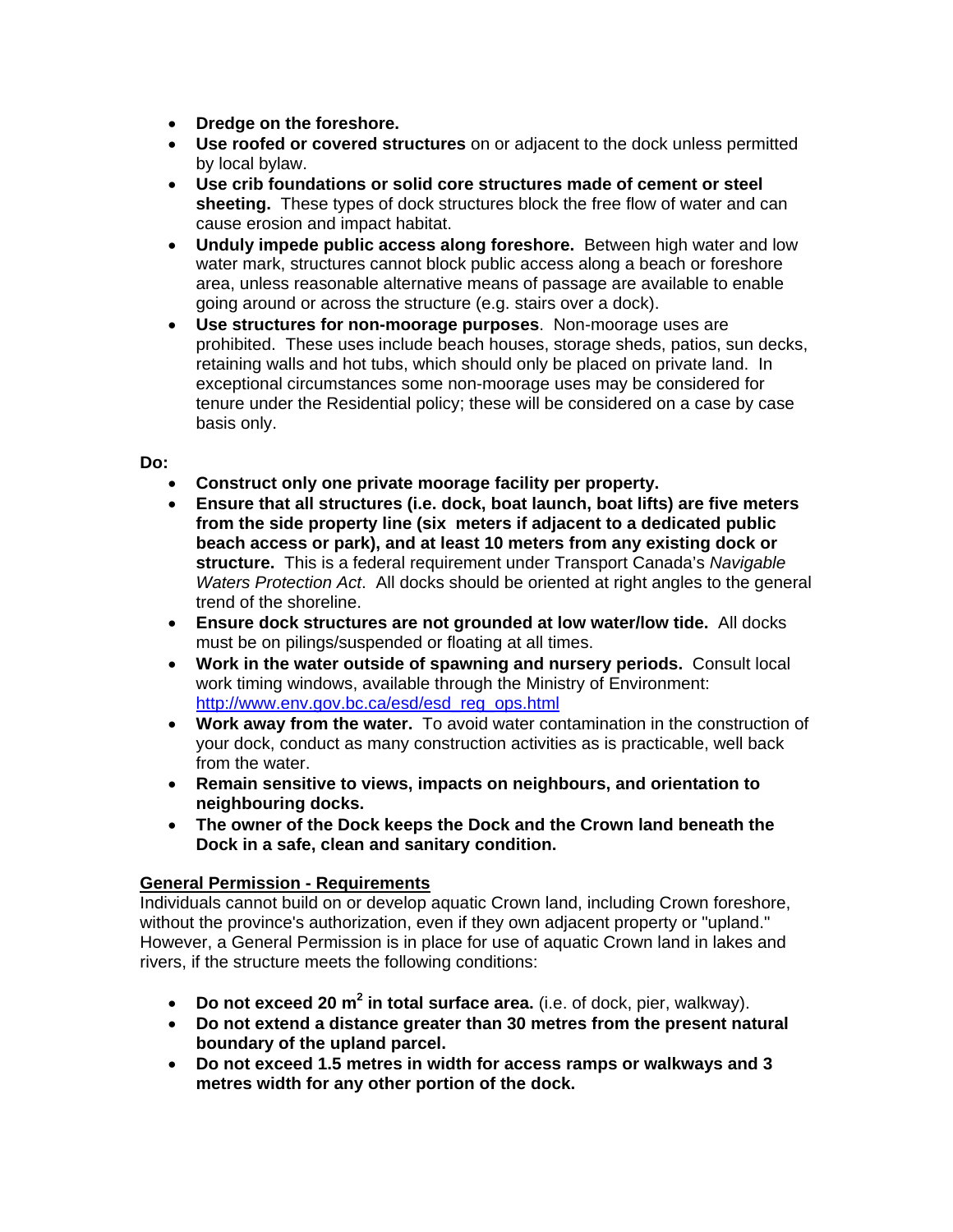- **Do not use pressure treated wood.** To avoid water contamination, use unpainted and unstained preferred dock woods such as red cedar, redwood, cypress, eastern white cedar, or plastic decking and floats. Please refer to the Ministry of Environment *Guide for Works In and Around Water*, and Fisheries and Oceans Canada's *The Dock Primer* for more information (links provided below).
- **Ensure your proposed improvement is not located in an Application-Only Area**. Some local areas may prohibit General Permissions and require application for Specific Permission or lease, for reasons of environmental sensitivity or other local concerns. For more information contact FrontCounterBC, toll free at 1-877-855-3222 or visit www.frontcounterbc.gov.bc.ca to find your local office.
- **The owner of the Dock is the owner of the upland property or is the holder of a Crown land residential lease for the upland property.**
- **It is the only dock or moorage facility fronting the upland property.**

Please note: variance from any of the above requirements triggers the need to apply for a Specific Permission. There is no application required for General Permissions. Leases may also be applied for in limited circumstances; consult the policy for more information on leases.

# **Specific Permission - Requirements**

A Specific Permission must be applied for, if the dock or moorage facility:

- is located on marine waters;
- is located on a lake or river and the dock is over  $20m^2$ ;
- is located on a lake or river and the dock does not adhere to any of the requirements of the General Permission;
- is located in an Application-Only Area;
- includes boat lift structures unattached to a dock or in the absence of an associated dock, or a permanent way or boat ramp; and,
- is for group moorage three berths or less.

An application is required for all Specific Permissions. If the applicant of the proposed dock is not the upland owner, written consent of the upland owner and Specific Permission will be required. Satisfying the requirements for all private moorage facilities will reduce the risk of impacts associated their construction and use, and will improve the chance of getting agency approval.

# **For Further Reading:**

- The Dock and Shore Primer: http://www.dfo-mpo.gc.ca/regions/central/pub/index\_e.htm
- Working In and Around Water: http://www.env.gov.bc.ca/wsd/water\_rights/cabinet/working\_around\_water.pdf
- Ministry of Environment Best management Practices for Small Boat Moorage: http://wlapwww.gov.bc.ca/okr/esd/bmp.html

# **Provincial and Federal Regulatory Jurisdictions:**

- FrontCounterBC: 1-877-3222 (toll-free) or http://www.frontcounterbc.gov.bc.ca/
- Private Moorage Policy, Ministry of Agriculture and Lands: http://www.al.gov.bc.ca/clad/index.html
- Fisheries and Oceans Canada, Pacific Region Operational Statements: http://wwwheb.pac.dfo-mpo.gc.ca/decisionsupport/os/operational\_statements\_e.htm